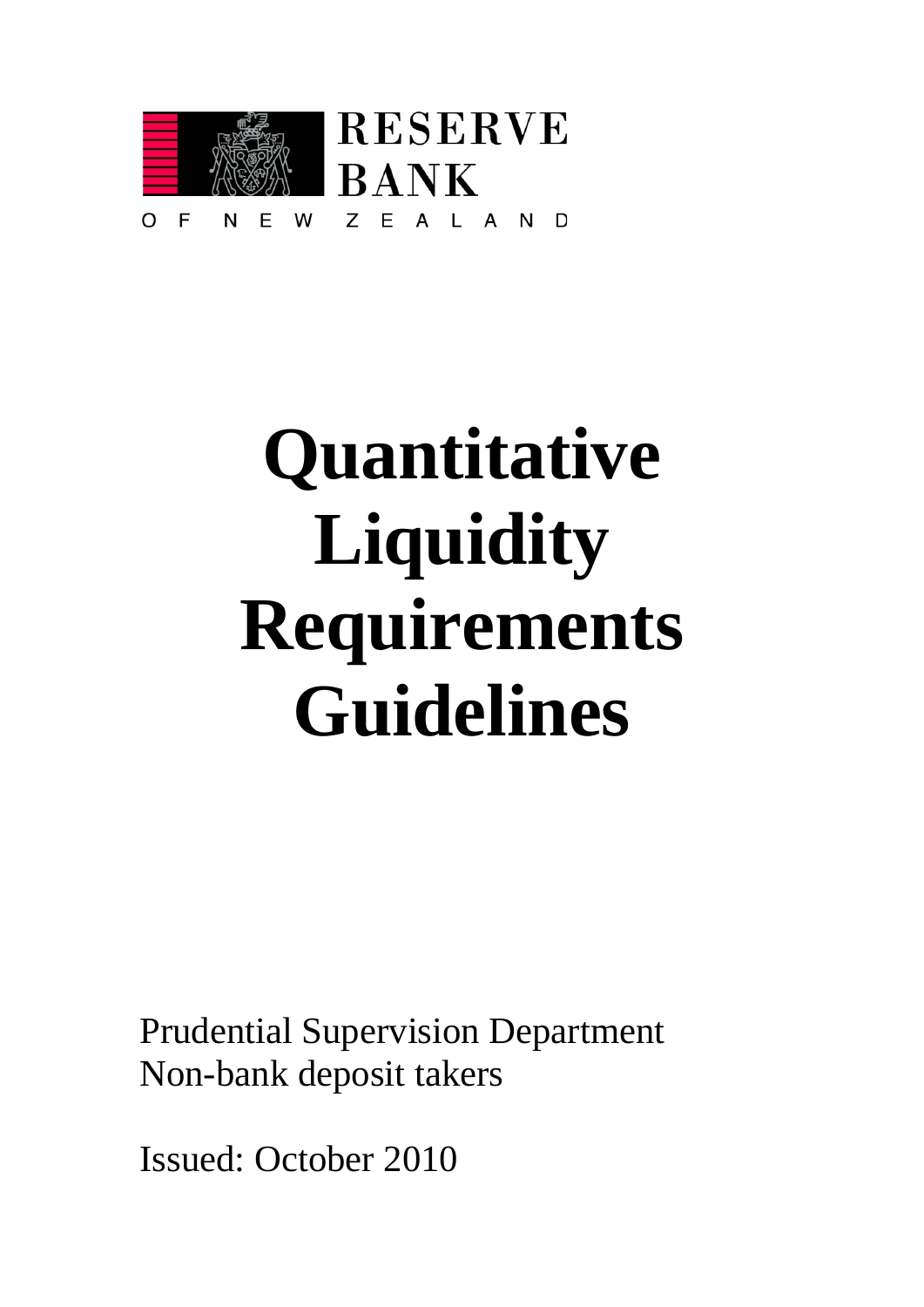# **CONTENTS**

| 1.<br>2.<br>Relationship of this document to other requirements and guidelines3<br>3.<br>Requirement for quantitative liquidity requirements in trust deeds 3<br>4.<br>5.<br>6.<br>8.<br>9.<br>10.<br>11<br>12 <sub>1</sub> |  |  |  |  |
|-----------------------------------------------------------------------------------------------------------------------------------------------------------------------------------------------------------------------------|--|--|--|--|
|                                                                                                                                                                                                                             |  |  |  |  |
|                                                                                                                                                                                                                             |  |  |  |  |
|                                                                                                                                                                                                                             |  |  |  |  |
|                                                                                                                                                                                                                             |  |  |  |  |
|                                                                                                                                                                                                                             |  |  |  |  |
|                                                                                                                                                                                                                             |  |  |  |  |
|                                                                                                                                                                                                                             |  |  |  |  |
|                                                                                                                                                                                                                             |  |  |  |  |
|                                                                                                                                                                                                                             |  |  |  |  |
|                                                                                                                                                                                                                             |  |  |  |  |
|                                                                                                                                                                                                                             |  |  |  |  |
|                                                                                                                                                                                                                             |  |  |  |  |
|                                                                                                                                                                                                                             |  |  |  |  |
|                                                                                                                                                                                                                             |  |  |  |  |
|                                                                                                                                                                                                                             |  |  |  |  |
|                                                                                                                                                                                                                             |  |  |  |  |
|                                                                                                                                                                                                                             |  |  |  |  |
|                                                                                                                                                                                                                             |  |  |  |  |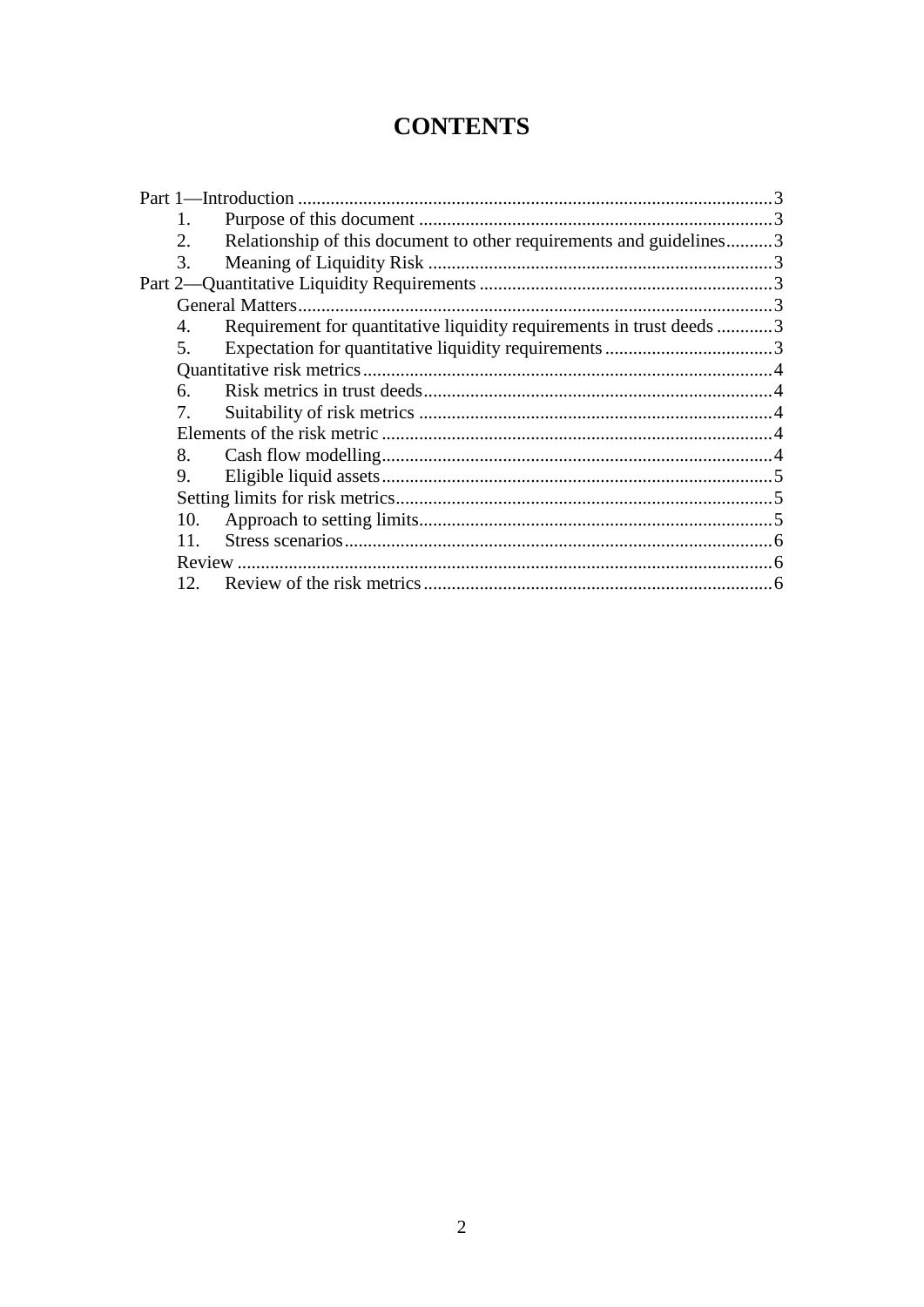# **Part 1—Introduction**

#### <span id="page-2-1"></span><span id="page-2-0"></span>1. **Purpose of this document**

This document provides non-binding guidance to non-bank deposit takers (NBDTs) and trustees in relation to the quantitative liquidity requirements established by the Deposit Takers (Liquidity Requirements) Regulations 2010 ("the regulations").

#### <span id="page-2-2"></span>2. **Relationship of this document to other requirements and guidelines**

These guidelines should be considered alongside the risk management programme requirements set out in section 27 of the Non-bank Deposit Takers Act 2013 (the Act) and the Reserve Bank's Risk Management Programme Guidelines.

#### <span id="page-2-3"></span>3. **Meaning of Liquidity Risk**

<span id="page-2-4"></span>Liquidity risk is the risk that an NBDT is unable to meet its financial commitments as they fall due or that it suffers material loss in doing so.

# **Part 2—Quantitative Liquidity Requirements**

## *General Matters*

#### <span id="page-2-6"></span><span id="page-2-5"></span>4. **Requirement for quantitative liquidity requirements in trust deeds**

Since 1 December 2010 the regulations have required an NBDT's trust deed to include one or more quantitative liquidity requirements. These quantitative requirements must:

- (a) take into account the liquidity of the NBDT and any borrowing group that it is part of; and
- (b) be appropriate to the NBDT's business, as well as the borrowing group if present.

#### <span id="page-2-7"></span>5. **Expectation for quantitative liquidity requirements**

- (1) Quantitative liquidity requirements are intended to enhance an NBDT's ability to meet its financial commitments for an extended period of time under both normal and stressed conditions.
- (2) A quantitative liquidity requirement refers to a quantitative risk metric that an NBDT can use to measure and manage its exposure to liquidity risk.
- (3) In some cases, more than one risk metric may be needed to meet the requirements of the regulations.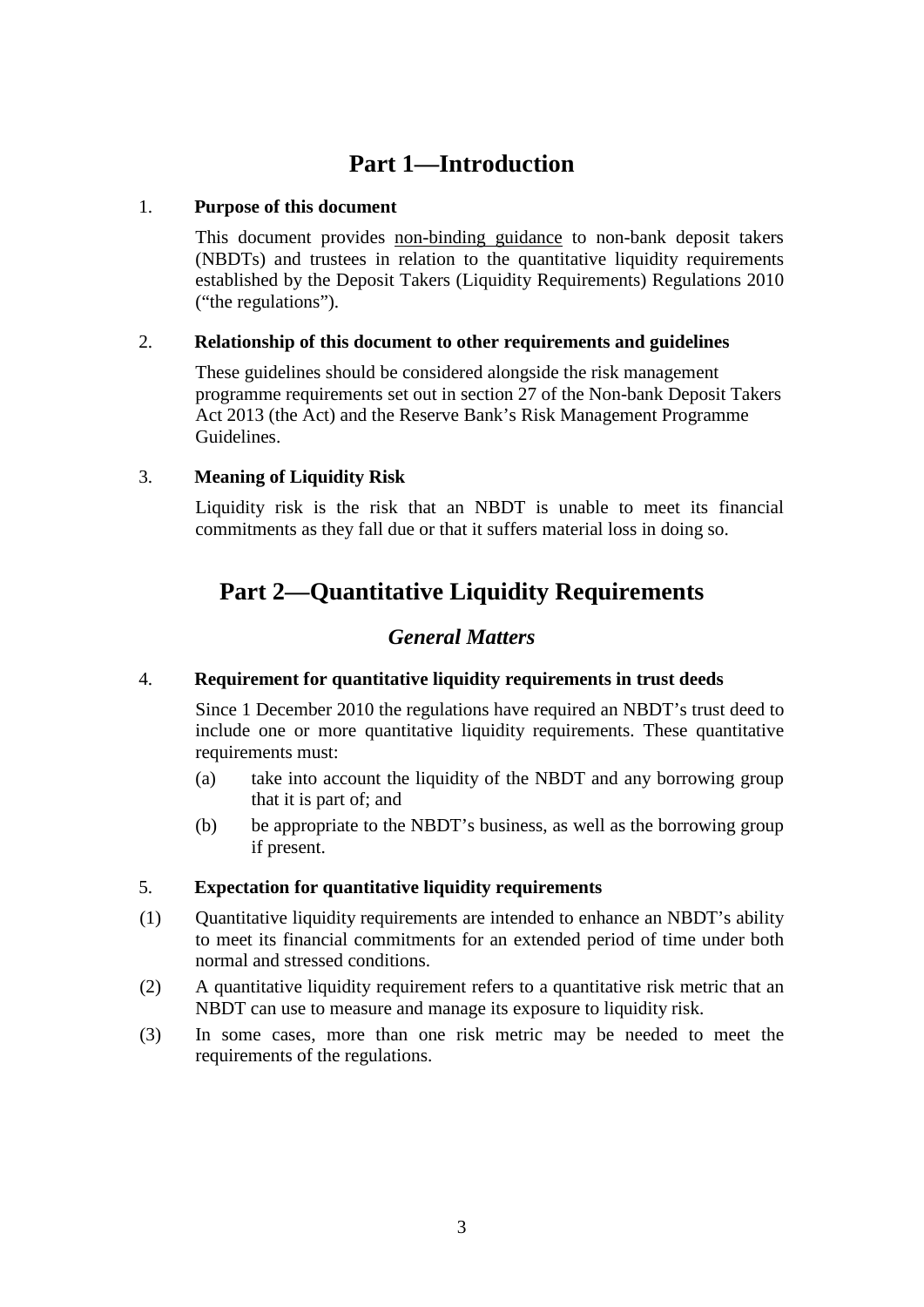# *Quantitative risk metrics*

#### <span id="page-3-1"></span><span id="page-3-0"></span>6. **Risk metrics in trust deeds**

- (1) An NBDT's trust deed should specify the quantitative risk metrics used to meet its quantitative liquidity requirements.
- (2) Quantitative risk metrics that may be relevant for an NBDT include:
	- (a) a liquidity coverage ratio to measure the extent to which the NBDT holds sufficient liquid assets able to meet withdrawals of some proportion of its liabilities; and
	- (b) a mismatch ratio to measure the extent to which the maturity profile of the NBDT's funding matches the maturity profile of its lending.

#### <span id="page-3-2"></span>7. **Suitability of risk metrics**

- (1) The quantitative risk metrics specified for an NBDT should be appropriate to the NBDT's business, i.e. funding and lending. For example, an NBDT's business may be based on attracting longer-term funding or on shorter-term funding or on a combination of both.
- (2) An NBDT could include liquid asset coverage ratios in its trust deed to measure and manage liquidity risk that arises in the short term, and mismatch ratios for liquidity risk that arises in the medium to long term. For example, the trust deed for an NBDT with a funding profile containing maturities ranging from call funding to 5 year securities could include:
	- (a) a liquid asset coverage ratio requirement for call funding: i.e. liquid assets as a percentage of call funding;
	- (b) a liquid asset coverage ratio requirement for call plus 30 day funding: i.e. liquid assets as a percentage of call funding and 30 day funding;
	- (c) a mismatch ratio requirement over the next 180 days: i.e. funding repayable within 180 days less lending due to mature within 180 days as a percentage of total liabilities;
	- (d) a 360 day mismatch ratio requirement; and
	- (e) a 5 year mismatch ratio requirement.
- (3) Limits for the ratios should be set in accordance with guidance provided under sections 10 and 11 and will typically be expressed as a minimum requirement for a liquid asset coverage ratio or as a maximum mismatch permitted for the NBDT (i.e. its funding repayable less its maturing lending).

# *Elements of the risk metric*

#### <span id="page-3-4"></span><span id="page-3-3"></span>8. **Cash flow modelling**

- (1) An NBDT should have a robust cash flow model underlying its quantitative risk metrics.
- (2) The cash flow model used by an NBDT should be as sophisticated as is needed to capture the cash flows in the NBDT's business. In some cases simple cash flow models may be sufficient.
- (3) An NBDT should model cash flows for the risk metrics based on the likely effective maturity profiles of assets and liabilities rather than their contractual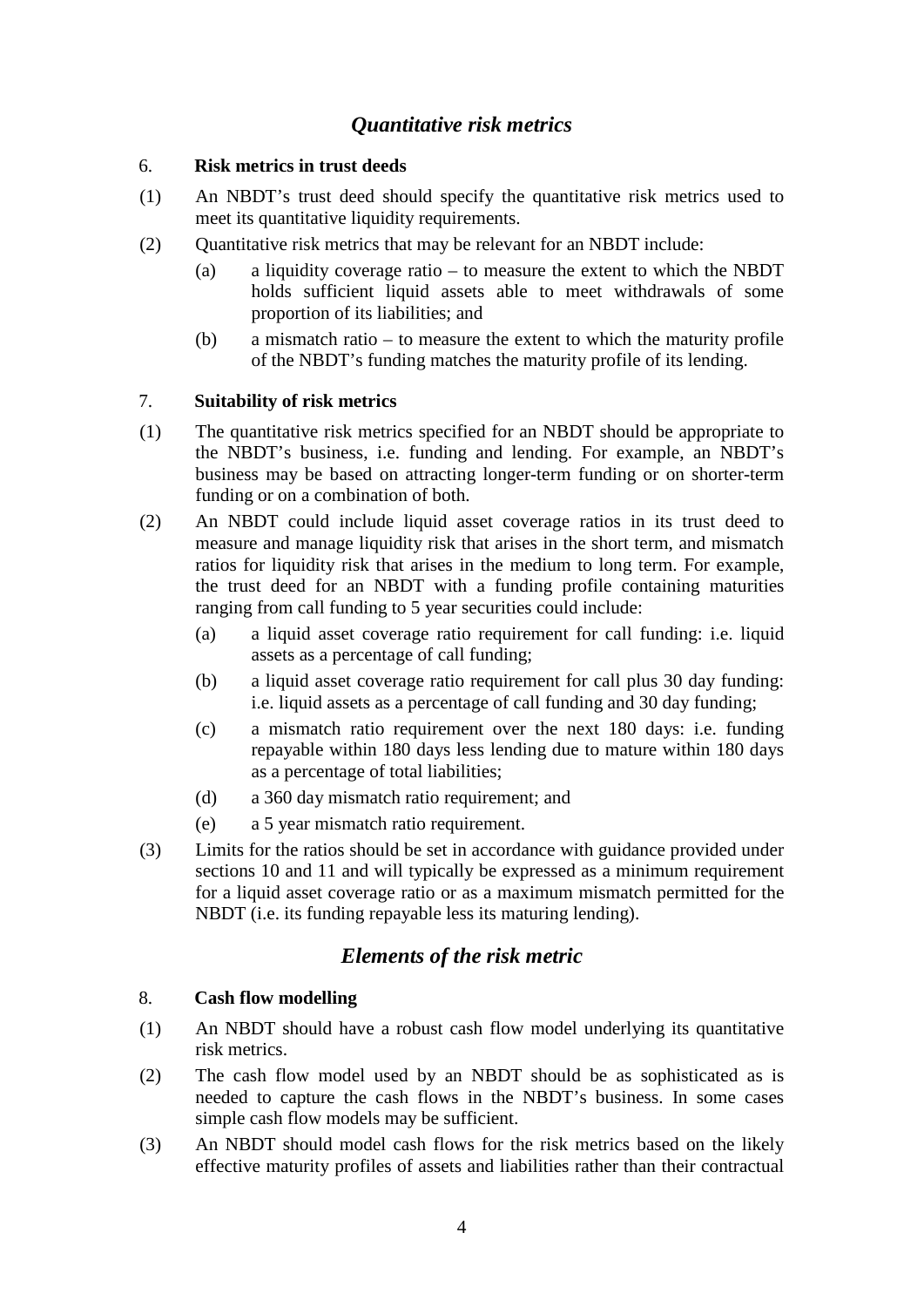maturities. Assumptions about effective maturities should be based on previous demonstrated behaviour of similar assets and liabilities. A material difference between contractual maturities and effective maturities can lead an NBDT to underestimate liquidity risk if its cash flows are modelled on contractual maturities.

- (4) Examples of when there may be a material difference between contractual and effective maturities are:
	- (a) Loans provided on call these loans are contractually repayable immediately when called. However these loans typically take the form of overdrafts that have been extended and are not likely to be repaid on demand.
	- (b) Loans that have a fixed contractual maturity date but an expectation that it can be rolled over. If the loan is rolled over, the effective date of the cash inflow from the loan repayment will be later than its contractual maturity.

#### <span id="page-4-0"></span>9. **Eligible liquid assets**

- (1) An NBDT and its trustee should consider the type of liquid assets eligible for inclusion in the calculation of a quantitative risk metric.
- (2) An NBDT and its trustee should consider specifying eligible liquid assets in the NBDT's trust deed.
- (3) Eligible liquid assets should include cash and securities that are readily realisable, and of high quality.
- (4) The undrawn balance of a committed line granted to an NBDT could be included as a liquid asset provided that the NBDT and its trustee are satisfied that the line is a sufficiently reliable source of funds, after considering factors including:
	- (a) whether the line is irrevocable for a long enough period for the nature of the risk metric; and
	- (b) whether the provider is sufficiently creditworthy, as indicated for instance by an external credit rating.
- (5) For the purposes of subsection (3), "cash" should generally refer to:
	- (a) notes and coins; and
	- (b) on-call balances that in normal circumstances can be called on the day they are required to meet payments.

### *Setting limits for risk metrics*

#### <span id="page-4-2"></span><span id="page-4-1"></span>10. **Approach to setting limits**

- (1) An NBDT should agree with its trustee the limit for each quantitative liquidity risk metric in the trust deed.
- (2) The limit for each quantitative liquidity risk metric should be set in the NBDT's trust deed based on the NBDT's tolerance for liquidity risk.
- (3) An NBDT should consider a range of stress scenarios when determining its tolerance to liquidity risk.
- (4) The NBDT's risk tolerance should be: